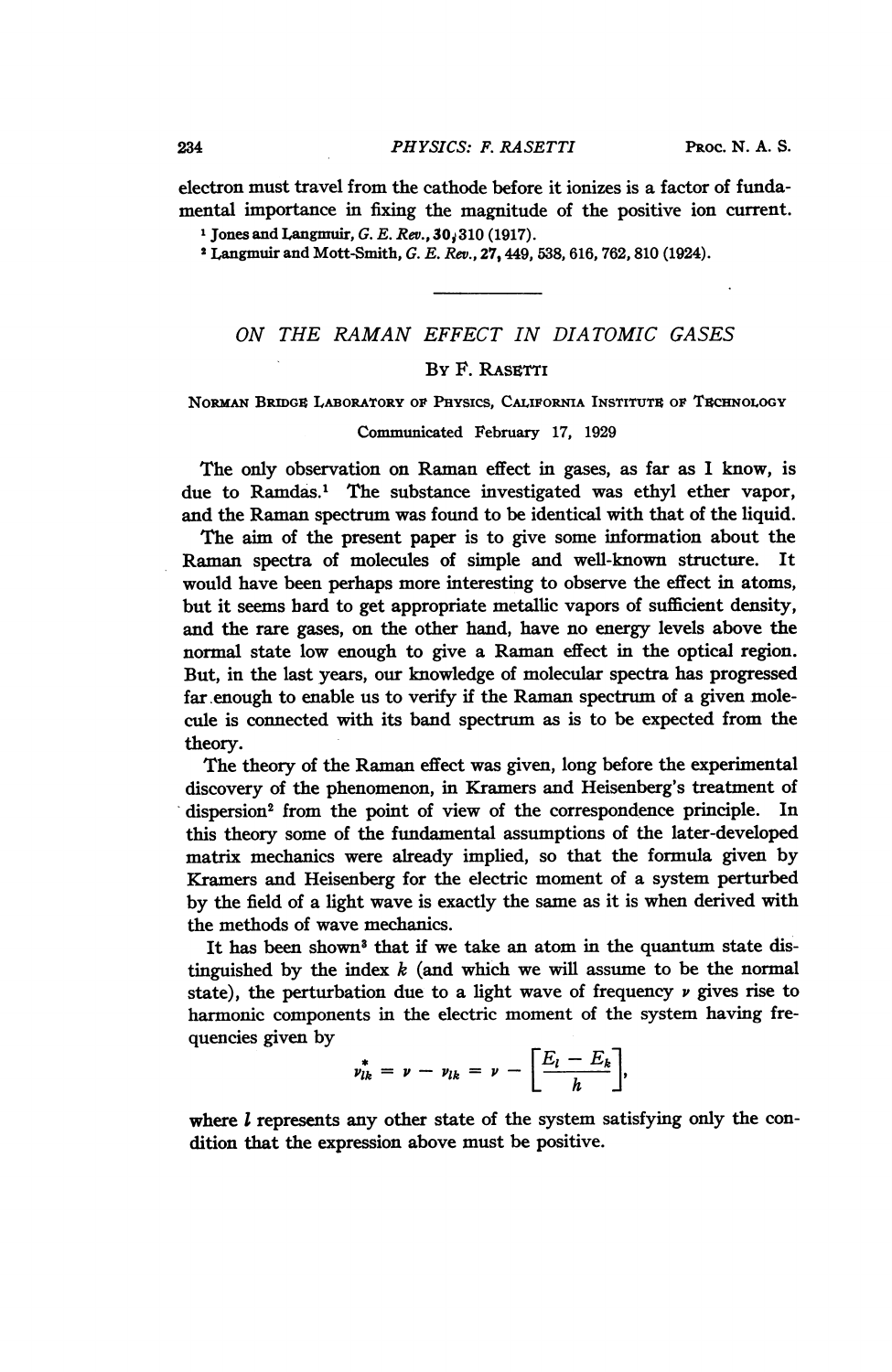Considering the simplest case, in which the electric moment associated with the transitions involved in the process has the same direction,  $x$ say, of the electric vector of the light wave, then the amplitude in the direction x of the harmonic component  $v_{ik}^*$  in the electric moment is proportional to

$$
\Sigma_s x_{ls} x_{ks} \left[ \frac{1}{\nu_{sl} + \nu} + \frac{1}{\nu_{sk} - \nu} \right],
$$

where the quantities

$$
x_{ls} = \int x \psi_l \psi_s d\tau
$$

give the transition probabilities between the states  $l$  and  $s$  (in particular, if  $x_{ls} = 0$ , the corresponding transition is "forbidden").

From this it appears clearly that the condition for observing a transition (kl) as a Raman shift is not that this transition should occur in emission or absorption (which means  $x_{kl} \neq 0$ ), but that *both* the k and l states should combine with a third state s (or with more than one), in order to give at least one of the products  $x_k, x_k$ , different from zero.

This means that in an atom with a simple spectrum, such as that of any element in the first three columns of the periodic system, practically only forbidden transitions can take place in Raman effect; for instance, if the normal state is multiple (such as Al, Ga, In, Ti) the transitions between the terms of the multiplet.

All this applies also to the case of a diatomic molecule. Only, if the molecule is not polar, such as  $O_2$  or  $N_2$ , transitions between the different vibrational states, without change in the electronic levels, do not give rise to radiation because of the absence of an electric moment, and therefore do not occur; though they are not properly "forbidden" transitions, as the integral  $x_{kl} = \int x \psi_k \psi_l d\tau$  does not vanish, the eigenfunctions being the same (Hermite's orthogonal functions in the case of the harmonic oscillator) for both the polar and the non-polar molecule. Such transitions are expected to take-place in the Raman effect, exactly as the "forbidden" transitions in atoms, because of the fact that different vibrational states belonging to the same electronic level combine with other states with a change in the electronic configuration.

I have undertaken experiments on diatomic gases to test this consequence of the theory.

The gases were used at atmospheric pressure, and contained in a glass tube, about <sup>4</sup> cm. in diameter. A quartz mercury arc <sup>12</sup> cm. long was placed close to the tube, and a cylindrical aluminum reflector was used to concentrate as much light as possible. The light scattered by the gas was collected by a lens at the end of the tube and projected on the slit of a spectrograph.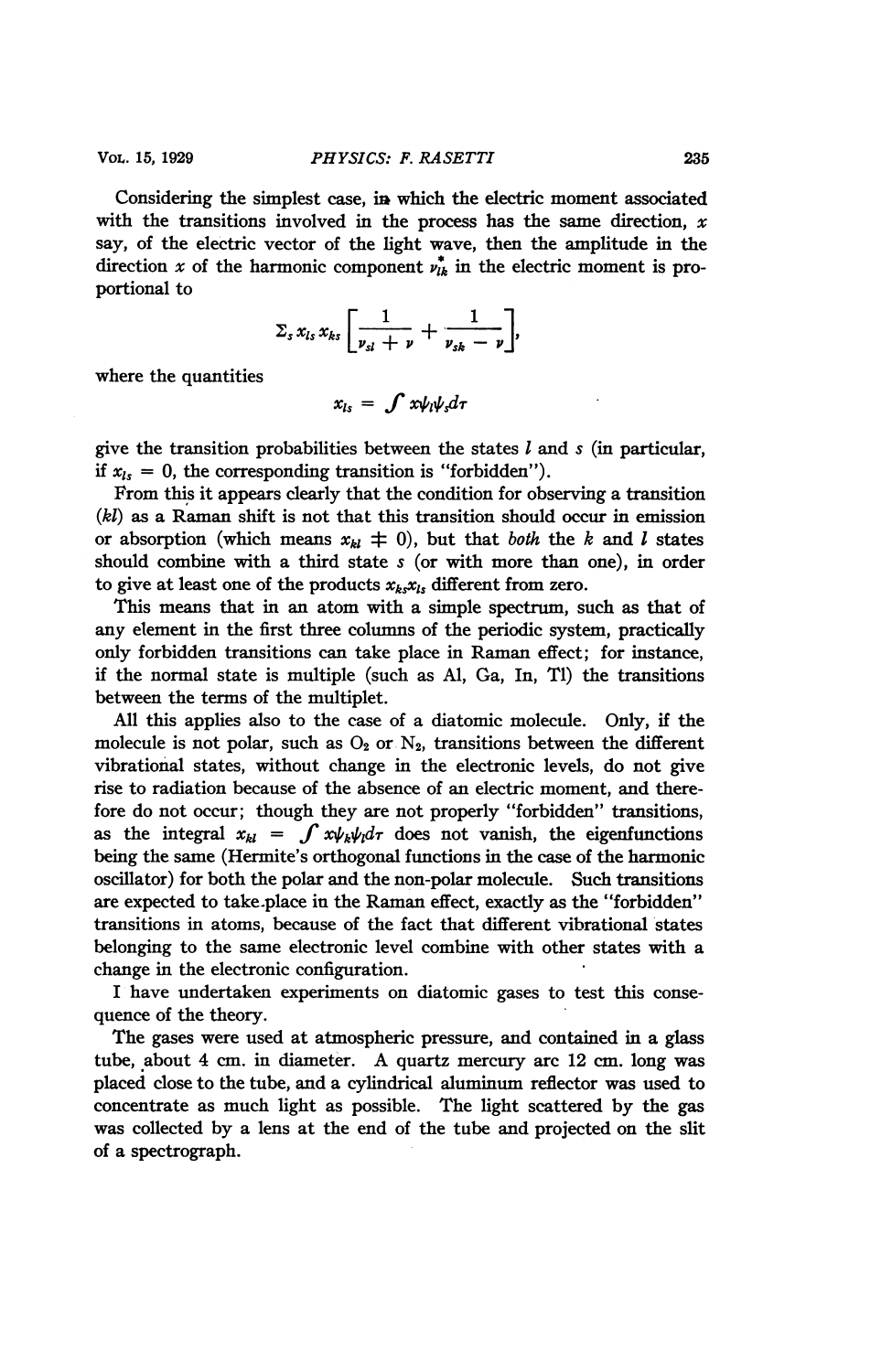#### 236 **PHYSICS: F. RASETTI** PROC. N. A.S.

Considerable care had to be taken to prevent any stray light from falling on the slit. Therefore the glass tube was cemented at one end of a wide iron tube, about one meter in length, accurately blackened on the inside, and provided with many diaphragms with circular holes, in such a way as to ensure a perfectly black background; several diaphragms had to be placed also between the lens and the illuminated part of the tube.

The spectrograph employed was very luminous, having a Tessar Zeiss 1:2.7 aperture lens for the camera. The length of the spectrum on the plate was 16 mm. from  $\lambda$  3650 to  $\lambda$  5460. An exposure from 48 to 60 hours proved necessary to obtain Raman lines from gases at atmospheric pressure.

The gases investigated were  $N_2$ ,  $O_2$  and  $CO$ ; all of them gave Raman lines, excited by  $\lambda$  4047 or  $\lambda$  4358 of mercury.

The wave-lengths were measured by comparison with a copper arc spectrum, a linear interpolation on a frequency scale between neighboring copper lines being accurate enough.

The error in the measurements, evaluated from the constancy of the shift for a given transition excited by the two intense mercury lines, was always of a few cm.<sup>-1</sup>, so that the data given here may be considered as accurate within ten  $cm. -1$ .

The results are reported in the following table:

|                | $r_{\rm R}$ | $\lambda_{\rm Hg}$ | Δν   | $^{\nu}$ osc. |
|----------------|-------------|--------------------|------|---------------|
| O <sub>2</sub> | 21384       | 4358               | 1553 | 1552          |
| $N_2$          | 22374       | 4047               | 2330 | 2332          |
|                | 20598       | 4358               | 2339 |               |
| $_{\rm CO}$    | 20781       | 4358               | 2156 | 2133          |
|                | 22550       | 4047               | 2154 |               |

The first column gives the frequencies of the observed Raman lines, the second, the mercury exciting lines, the third, the shift in cm.<sup>-1</sup>, the last, the energy of the first excited vibrational state of the molecule (in the lowest electronic state), as given by R. T. Birge.4

The agreement is very good in the case of  $N_2$  and  $O_2$ , something less for CO; but the difference is not much larger than the error in the measurements, and can be easily accounted for by the structure of the bands due to rotational motion. With the dispersion available, the Raman line is not resolved, and its position depends on the relative intensities of the rotational components.

In the case of CO, the Raman line corresponds to the known infra-red band at  $4.66\mu$ .

The Raman line excited in  $O_2$  by  $\lambda$  4047 could not be observed, as it happened to fall very near the over-exposed line  $\lambda$  4358 of mercury.

The harmonics of the fundamental frequency were not observed; probably their intensity is much smaller, and the exposure was just long